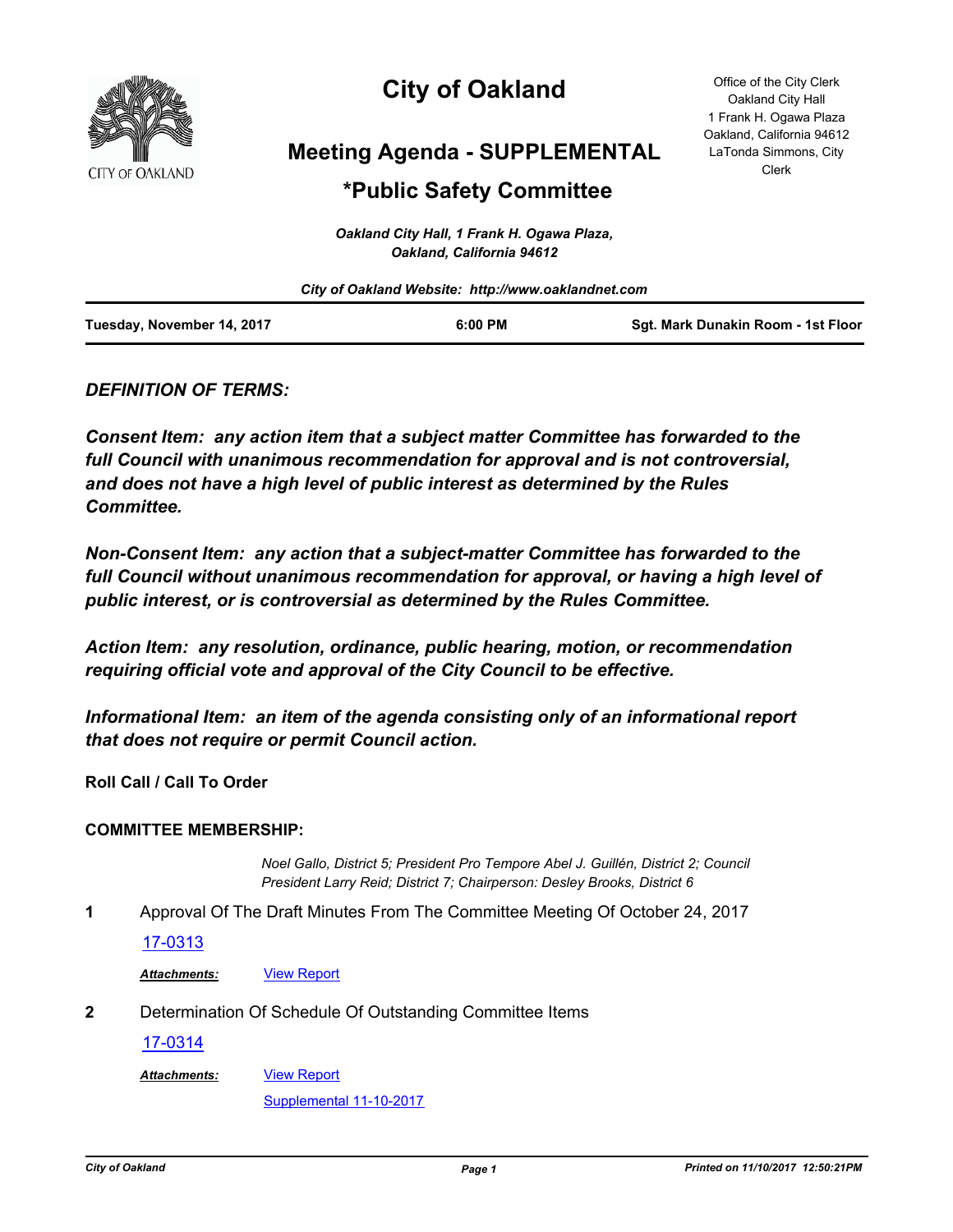| Subject:<br>From: |          | City Alignment With ACLUs Model Law Enforcement Policies And Rules<br>Council President Pro Tempore Guillén                                                                                                                                                                                  |                                                                                        |  |
|-------------------|----------|----------------------------------------------------------------------------------------------------------------------------------------------------------------------------------------------------------------------------------------------------------------------------------------------|----------------------------------------------------------------------------------------|--|
|                   |          | Recommendation: Receive An Informational Report From The Oakland Police                                                                                                                                                                                                                      |                                                                                        |  |
|                   |          |                                                                                                                                                                                                                                                                                              | Department (OPD) On To What Extent The City Of Oakland's Existing Law Enforcement      |  |
|                   |          |                                                                                                                                                                                                                                                                                              | Policies And Rules Align With The American Civil Liberties Union (ACLU) Freedom Cities |  |
|                   |          | Nine Model State And Local Law Enforcement Policies And Rules                                                                                                                                                                                                                                |                                                                                        |  |
| 16-1012           |          |                                                                                                                                                                                                                                                                                              |                                                                                        |  |
| <u>Sponsors:</u>  | Guillén  |                                                                                                                                                                                                                                                                                              |                                                                                        |  |
| Attachments:      |          | <b>View Report</b>                                                                                                                                                                                                                                                                           |                                                                                        |  |
|                   |          | Supplemental 9-29-2017                                                                                                                                                                                                                                                                       |                                                                                        |  |
|                   |          | Supplemental 11-10-2017                                                                                                                                                                                                                                                                      |                                                                                        |  |
|                   |          | <b>Legislative History</b>                                                                                                                                                                                                                                                                   |                                                                                        |  |
|                   | 4/20/17  | *Rules & Legislation<br>Committee                                                                                                                                                                                                                                                            | Scheduled to the *Public Safety Committee                                              |  |
|                   | 4/20/17  | *Rules & Legislation<br>Committee                                                                                                                                                                                                                                                            | Scheduled to the *Public Safety Committee                                              |  |
|                   | 6/1/17   | *Rules & Legislation<br>Committee                                                                                                                                                                                                                                                            | Scheduled to the *Public Safety Committee                                              |  |
|                   | 6/1/17   | *Rules & Legislation<br>Committee                                                                                                                                                                                                                                                            | Scheduled to the *Public Safety Committee                                              |  |
|                   | 7/11/17  | *Public Safety Committee                                                                                                                                                                                                                                                                     | Continued to the *Public Safety Committee                                              |  |
|                   | 7/11/17  | *Public Safety Committee                                                                                                                                                                                                                                                                     | Continued to the *Public Safety Committee                                              |  |
|                   | 10/10/17 | *Special Public Safety<br>Committee<br>There were 3 speakers on this item.                                                                                                                                                                                                                   | Continued to the *Public Safety Committee                                              |  |
|                   |          | The Committee directed staff to include the following additional specific data;<br>In respect to the NCRIC and HIS, what information is being transmitted?<br>What data fields have been shared?<br>The frequency in which this data has been shared?                                        |                                                                                        |  |
|                   | 10/10/17 | *Special Public Safety<br>Committee<br>There were 3 speakers on this item.                                                                                                                                                                                                                   | Continued to the *Public Safety Committee                                              |  |
|                   |          | The Committee directed staff to include the following additional specific data;<br>In respect to the NCRIC and HIS, what information is being transmitted?<br>$\bullet$<br>What data fields have been shared?<br>$\bullet$<br>The frequency in which this data has been shared?<br>$\bullet$ |                                                                                        |  |

**\*Public Safety Committee Meeting Agenda - November 14, 2017**

### **4 The Item Regarding "HSI/ICE Raid In West Oakland On August 16, 2017" Was Moved To The Pending List No Date Specific By The November 9, 2017 Rules And Legislation Committee**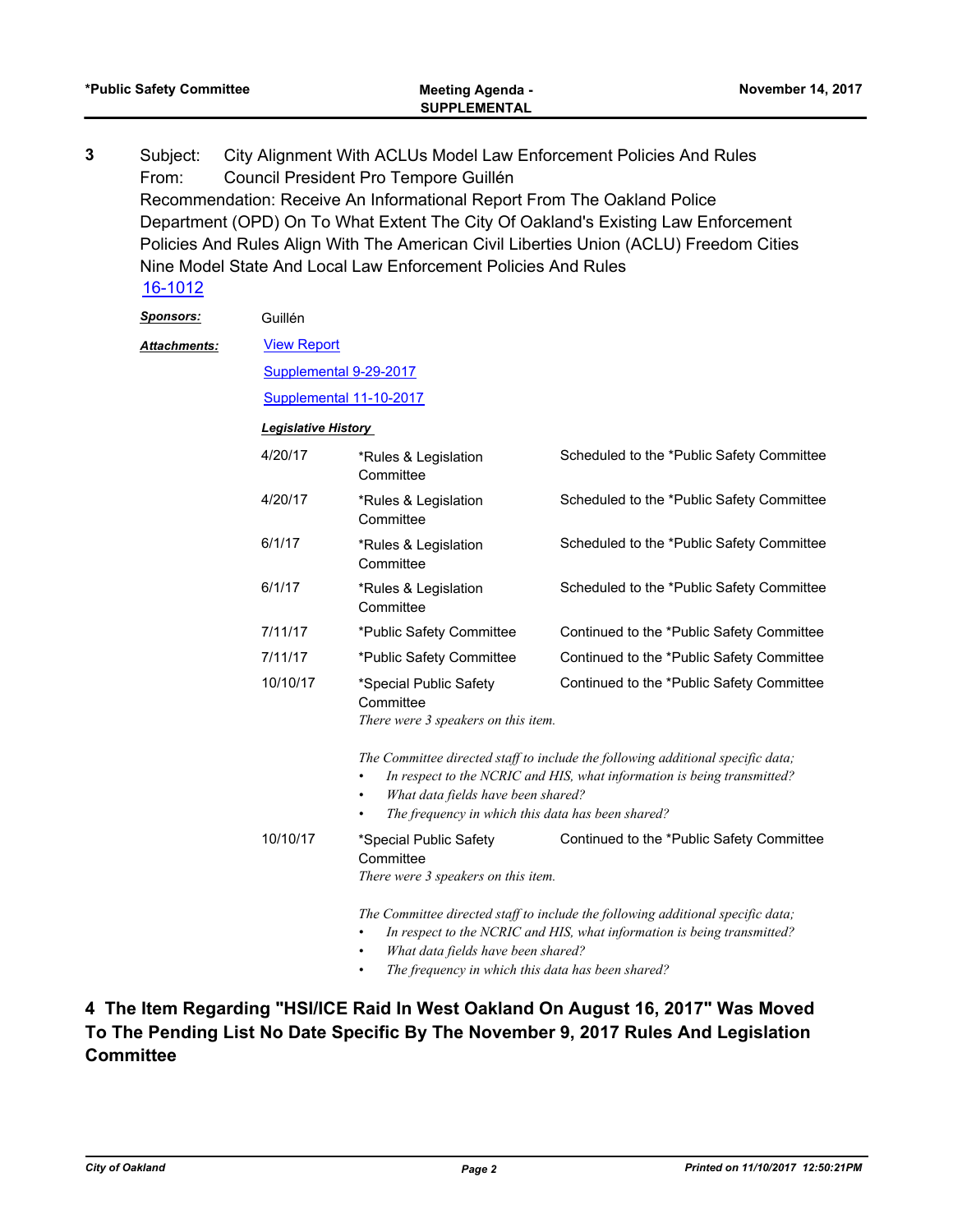Subject: PAC 2017 Annual Report From: Office Of The Administrators Recommendation: Receive The 2017 Annual Informational Report From The Privacy Advisory Commission (PAC) **5**

[17-0269](http://oakland.legistar.com/gateway.aspx?m=l&id=/matter.aspx?key=28217)

*Attachments:* [View Report](http://oakland.legistar.com/gateway.aspx?M=F&ID=c44e3a08-2d99-407f-9579-209e987ac071.pdf)

#### *Legislative History*

| 10/19/17 | *Rules & Legislation<br>Committee | Scheduled to the *Public Safety Committee |
|----------|-----------------------------------|-------------------------------------------|
| 10/19/17 | *Rules & Legislation<br>Committee | Scheduled to the *Public Safety Committee |

- Subject: OPD 2017 DNA Backlog Reduction Program **6**
	- From: Oakland Police Department

Recommendation: Adopt A Resolution: 1) Authorizing The City Administrator, Or Designee, To Accept And Appropriate Grant Funds In An Amount Not To Exceed Two Hundred Forty-Six Thousand And Two Hundred And Thirty -Seven Dollars (\$246,237) From The U.S. Department Of Justice, National Institute Of Justice (USDOJ/NIJ) For Implementation Of The Fiscal Year 2017 Oakland Police Department (OPD) Forensic Casework Deoxyribonucleic Acid (DNA) Backlog Reduction Grant Program; And 2) Waiving The City Advertising And Competitive Bidding Requirements For The Purchase Of DNA Typing Supplies From: (A) Promega For Thirty-Five Thousand Eight Hundred Ninety-Two Dollars (\$35,892), And (B) Qiagen For Twenty-Seven Thousand Dollars (\$27,000)

[17-0319](http://oakland.legistar.com/gateway.aspx?m=l&id=/matter.aspx?key=28266)

#### *Attachments:* [View Report](http://oakland.legistar.com/gateway.aspx?M=F&ID=497c05de-e4d0-4050-9e0c-e1e3df8d3453.pdf)

| <b>Legislative History</b> |                                   |                                           |
|----------------------------|-----------------------------------|-------------------------------------------|
| 11/2/17                    | *Rules & Legislation<br>Committee | Scheduled to the *Public Safety Committee |
| 11/2/17                    | *Rules & Legislation<br>Committee | Scheduled to the *Public Safety Committee |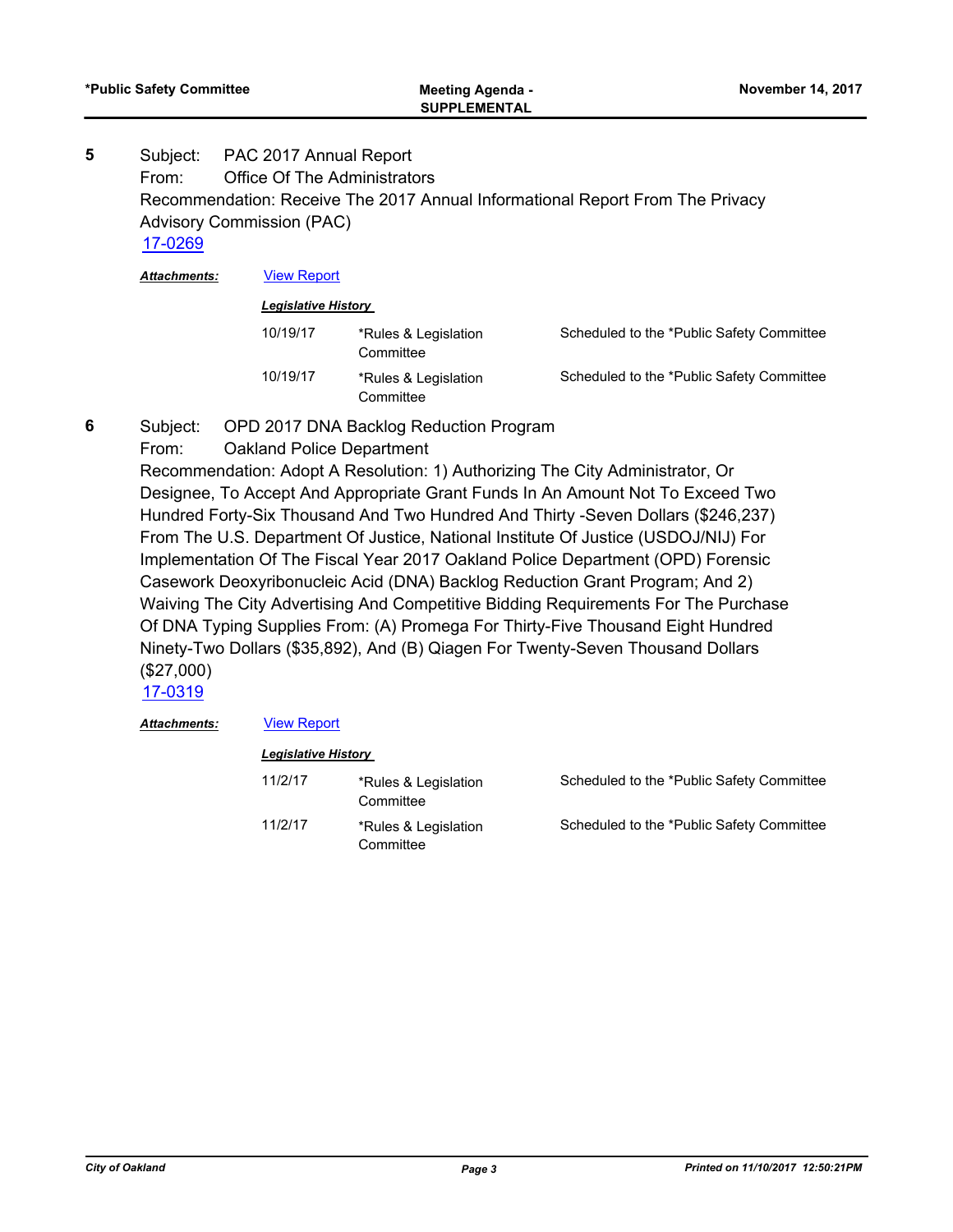#### Subject: Purchase of OPD Body-Worn Cameras **7**

From: Oakland Police Department

Recommendation: Adopt A Resolution Authorizing The City Administrator Or Designee To Negotiate And Enter Into A Contract With VIEVU LLC (VIEVU), The Vendor Selected From The Competitive Bidding Process, To Purchase New Body Worn Cameras (BWC), Related Hardware, And A Fully Hosted Digital Evidence Management Software Solution, Maintenance, Professional Services, And Training, For A Total Contract Cost Not To Exceed One Million Two Hundred Seventy-One Thousand Two Hundred Twenty-One Dollars (\$1,271,221), For A Total Contract Period Of January 1, 2018 Through December 31,2022

[17-0321](http://oakland.legistar.com/gateway.aspx?m=l&id=/matter.aspx?key=28268)

*Attachments:* [View Report](http://oakland.legistar.com/gateway.aspx?M=F&ID=4510a165-7f4c-4298-ba7c-e6c7e65ecd53.pdf)

| <b>Legislative History</b> |                                                                           |                                           |
|----------------------------|---------------------------------------------------------------------------|-------------------------------------------|
| 11/2/17                    | *Rules & Legislation<br>Committee<br>A title Change was read into record. | Scheduled to the *Public Safety Committee |
| 11/2/17                    | *Rules & Legislation<br>Committee<br>A title Change was read into record. | Scheduled to the *Public Safety Committee |

Subject: Second Follow-up Oakland Fire Department Vegetation Inspection Audit From: Office Of The City Auditor Recommendation: Receive A Presentation From The City Auditor Regarding The **8**

Performance Audit Of The Second Recommendation Follow-up Oakland Fire Department Vegetation Inspection Audit

#### [17-0253](http://oakland.legistar.com/gateway.aspx?m=l&id=/matter.aspx?key=28201)

*Sponsors:* Office Of The City Auditor

*Attachments:* [View Report](http://oakland.legistar.com/gateway.aspx?M=F&ID=549edee7-e6f4-487c-a31c-5f42e04b33c8.pdf)

#### *Legislative History*

| 10/12/17 | *Rules & Legislation<br>Committee | Rescheduled to the *Public Safety<br>Committee |
|----------|-----------------------------------|------------------------------------------------|
| 10/12/17 | *Rules & Legislation<br>Committee | Rescheduled to the *Public Safety<br>Committee |

#### **Open Forum (TOTAL TIME AVAILABLE: 15 MINUTES)**

#### **Adjournment**

**\* In the event of a quorum of the City Council participates on this Committee, the meeting is noticed as a Special Meeting of the City Council; however no final City Council action can be taken.**